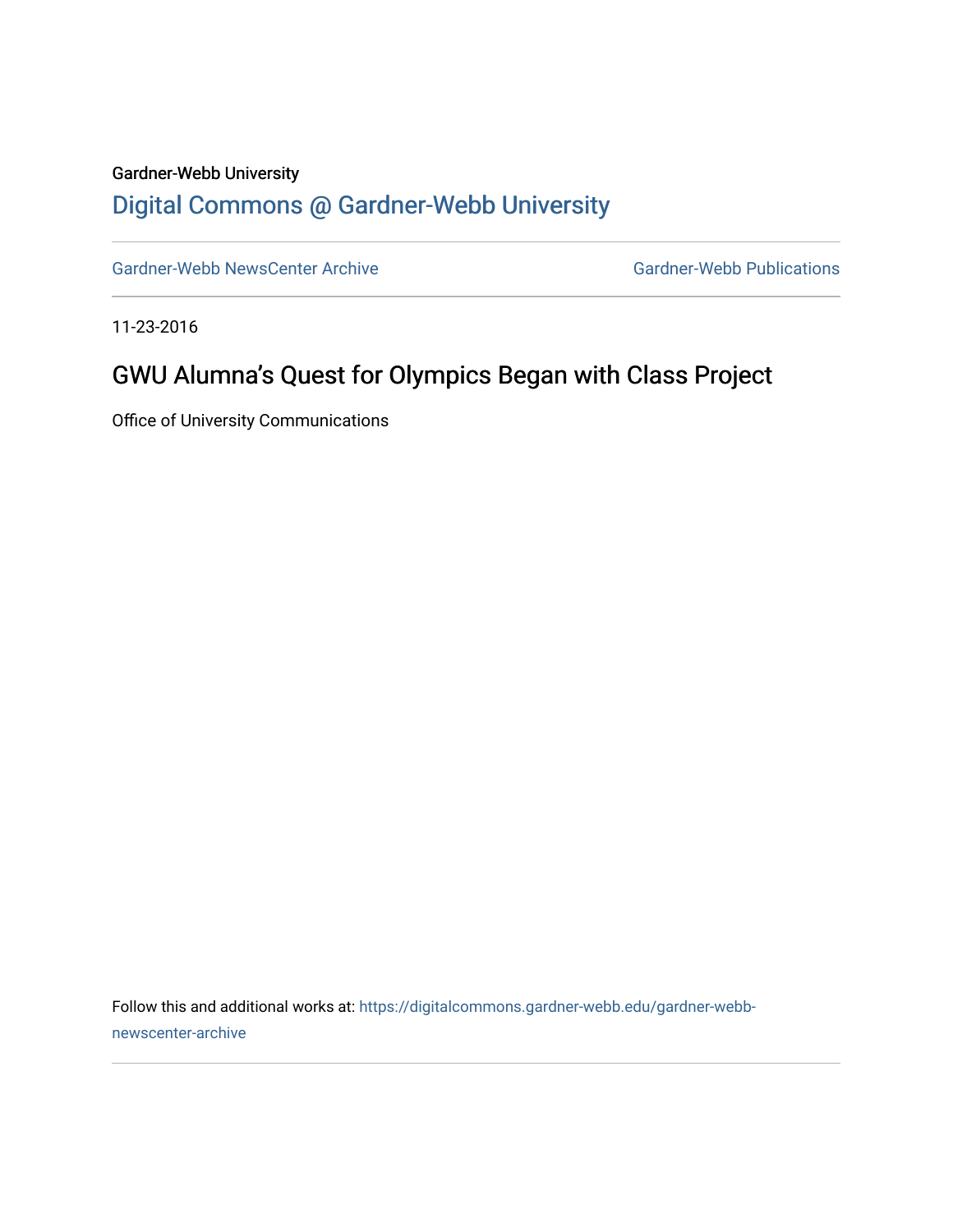# **GWU Alumna's Quest for Olympics Began with Class Project**

**webpublish.gardner-webb.edu**[/newscenter/gwu-students-quest-for-olympics-began-with-class-project/](https://webpublish.gardner-webb.edu/newscenter/gwu-students-quest-for-olympics-began-with-class-project/)

Office of University **Communications** 

November 23, 2015

#### *Kristen Hurley ('14) Researched Bobsledding and Trained to Make National Team*

As an undergraduate and graduate student at Gardner-Webb University, Kristen Hurley  $(14)$  – a new member of the U.S. National Bobsled Team — thrived on accepting academic and athletic challenges.

Her determination paid off on the track and field team, where she was a seven-time allconference performer, and in a class taught by Dr. Ken Baker, chair of the GWU Department of Health, Sport and Physical Education. She convinced Baker to let her do a research project on the selection process for the U.S. National Bobsled Team.

Although Baker thought it was an "off-the-wall" topic for the two-time Big South Indoor Pentathlon Champion, he gave her the green light to pursue the subject. When he found out Hurley, a native of Columbia, Conn., was on the National Bobsled Team, Baker realized the depth of her interest in the Olympic sport.

"I now understand her rationale for choosing this topic," observed Baker. "This research project turned out to be not just another academic exercise on some abstract topic. Rather, this coursework had a direct connection to a student's desire to reach a personal, real-life destination."

After completing her bachelor's in health and physical education and beginning her graduate studies in sports science and pedagogy, Hurley lived and worked on the GWU campus. She turned to her former Track and Field Coaches Evan Brusich and Robert Golabek to help her train. Although she was no longer a member of the University's track and field team, the coaches agreed to design a training plan to build her strength and speed. As one of five brakemen on the National Bobsled Team, her job is to push and accelerate the sled with explosive force.

Feeling physically prepared with the help of her coaches, Hurley headed for tryouts in Lake Placid, N.Y. At each point in the process, she had to either score enough points or place in order to move to the next level. Her hard work in training helped her advance from learning the basics of bobsled to competing alongside new and returning participants at the Olympic Training Center.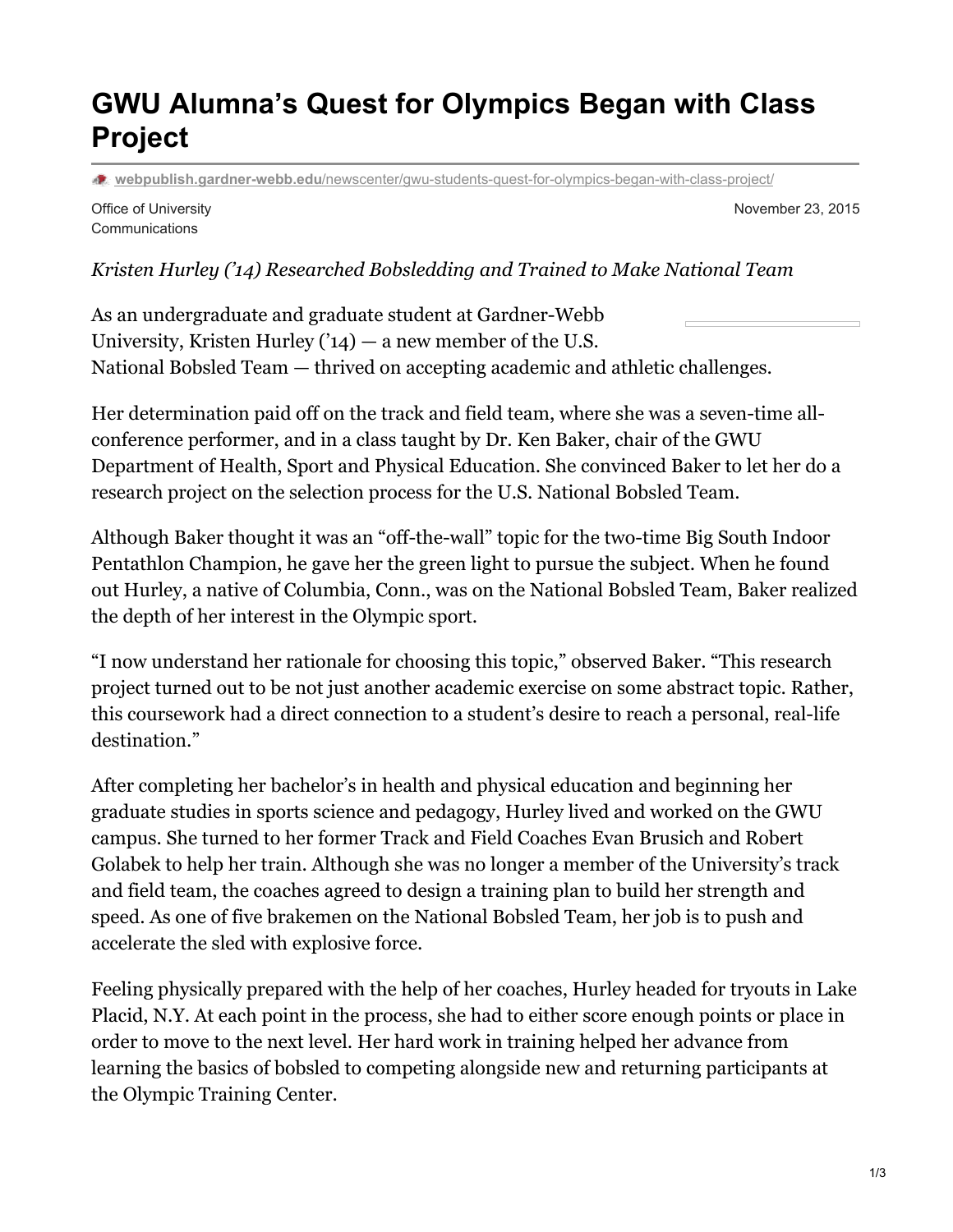"Competing against athletes like Olympic Hurdler Lolo Jones, who had been one of the athletes that inspired me to compete in the sport, I got seventh place," Hurley explained. "I know that God has helped me in many ways and given me the strength to persevere through trials during this selection process for the bobsled team."

As the fifth brakeman named to the national team in fall 2015, Hurley worked to prove herself. In her first race in November 2015, Hurley pushed pilot Nicole Vogt to a bronze medal win in the North American Cup in Calgary, Canada. At the World Cup in Lake Placid, N.Y., Hurley and Vogt placed eighth. In the European Cup, Hurley and pilot Katie Eberling placed seventh in Igls, Austria, and eighth in St. Moritz, Switzerland.

In one season in the sport, Hurley has decided that she is better suited for the driver's seat. She is willing to spend the extra time it takes to study the tracks and work on her driving skills. Hurley's positive outlook is one that she has always had—especially during the time she competed as a heptathlete for Track and Field at Gardner-Webb.

"Her diligence and never-say-die attitude got her through many, many rough competitions and practices," Brusich affirmed. "She simply will not allow herself to quit until she makes the breakthrough or achieves the task we determined beforehand. I believe this element of Kristen is what led to her committing so hard to bobsled."

Hurley describes how competing in heptathlons builds an athlete's stamina and perseverance.

"Heptathletes must learn how to move on when they have a bad event and push through adversity. If you do poorly in one event, you cannot get down on yourself for long or it will negatively affect the rest of your events," she explained. "I believe that running college track and competing in the heptathlon helped train me both mentally and physically to participate in bobsled."

Hurley tackled her academics with the same determination. Her professors and coaches helped her follow her dreams, recognizing her drive to succeed.

"Kristen consistently performed well in the classroom. She was an ambitious student. She responded well to challenges, and she never sought the easy path," Baker praised. "Now, at the elite level of Team USA, Kristen shows how our graduates can utilize the Gardner-Webb experience as a springboard, or should I say bobsled, to success."

*Mariana Mellado, Gardner-Webb Intern for University Communications, contributed to this story.*